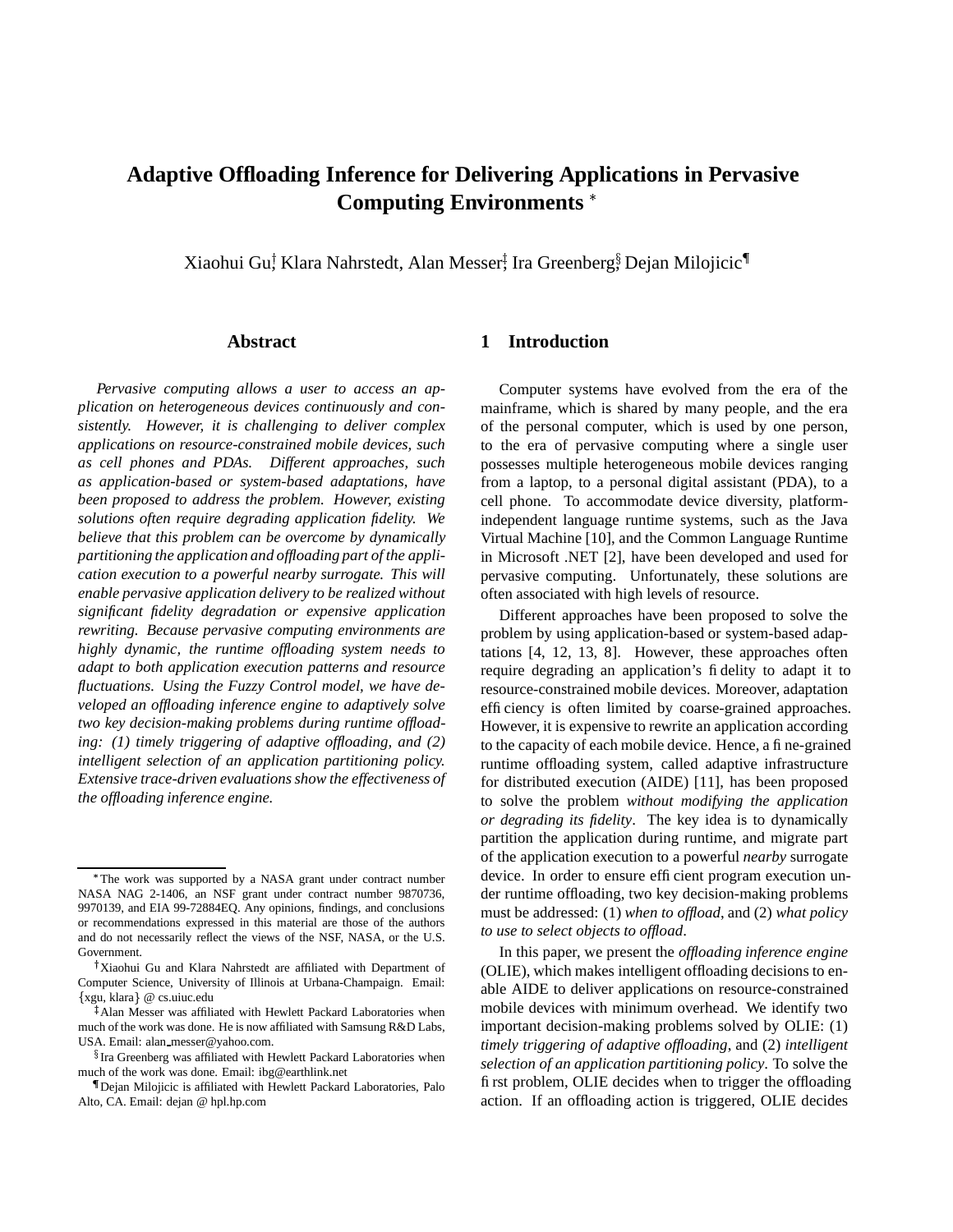the new level of memory utilization to employ on the mobile device given the current resource conditions (e.g., wireless network bandwidth) in the pervasive computing environment. To solve the second problem, OLIE selects a proper application partitioning policy that decides which program objects should be offloaded to the surrogate and which program objects should be pulled back to the mobile device during an offloading action. To achieve both flexibility and stability, OLIE employs the Fuzzy Control model [9] for making offloading decisions. The Fuzzy Control model has previously been applied to coarse-grained application adaptations. The novelty of our approach is to apply the model to fine-grained application adaptation via runtime offloading.

One of the critical resource constraints of a mobile device is its strict memory limitation. In this paper, we focus on relieving the memory constraint of a mobile device by offloading application objects at runtime. This will allow a memory-intensive application to be used on a mobile device that otherwise would not be able to support the application without rewriting or fidelity degradation. Although runtime offloading can be used to relieve other types of resource constraints, such as CPU and energy constraints, these issues are outside the scope of this paper. Using extensive trace-driven experiments, we show that OLIE can effectively direct AIDE to support resource-intensive applications on a mobile device in a pervasive computing environment with minimum overhead.

This paper is organized as follows. Section 2 presents the system architecture and model. Section 3 describes the design and algorithms used by OLIE. Section 4 presents the performance evaluations. Section 5 discusses related work. The paper concludes in Section 6.

## **2 System Overview**

In this section, we introduce the overall architecture of the distributed runtime offloading system, which is illustrated in Figure 1. The user wants to access a memoryintensive application on a resource-constrained mobile device, such as a PDA. The application might be a distributed application such as a content retrieval/editing application from a remote server or a local-area storage device, or simply a local application such as a graphic image editor. When the application memory requirement reaches or approaches the maximum memory capacity of the mobile device, an offloading action is triggered. The program objects on the mobile device are partitioned into two groups<sup>1</sup>. Some of the program objects are offloaded to a powerful nearby surrogate to reduce the memory requirement on the mobile





**Figure 1. Distributed dynamic offloading system architecture.**

device<sup>2</sup>. AIDE is responsible for properly transforming method invocations to objects that were offloaded to the surrogate into remote invocations [11]. OLIE does not require any prior knowledge about an application's execution or the resources of the system and the network to make offloading decisions. OLIE collects and analyzes all of the execution and resource information it needs at runtime.

We now introduce the system models that are used to describe the runtime execution and resource consumption of the object-oriented application programs. Without loss of generality, we use Java programs in the rest of the paper as examples. Program execution information is represented as a connected weighted execution graph, as illustrated in Figure 2. Each node represents a *Java class* and is annotated with the amount of *memory* occupied by the objects of that class. We chose a *class* as the graph node because: (1) classes represent a natural component unit for all objectoriented programs, (2) classes enable more precise offloading decisions than coarser component granules such as JavaBeans, and (3) classes enable us to avoid manipulating a large execution graph with finer granules such as objects. (For example, a simple image-editing Java program that we examined created 16,994 distinct objects during 174 seconds of execution.)

Each class is annotated with an *AccessFreq* field, which represents how many times the methods or data fields of the class have been accessed. Currently, OLIE's offloading decisions are centralized. An application's execution graph is maintained as a whole on either the mobile device or the surrogate. After the first partitioning, the execution information on the remote side will be periodically collected and merged into the local execution graph. Hence, each node is also annotated with a *location* field to describe the

<sup>&</sup>lt;sup>2</sup>We assume that the surrogate can be discovered in the local environment by some discovery service such as the Jini lookup service[1].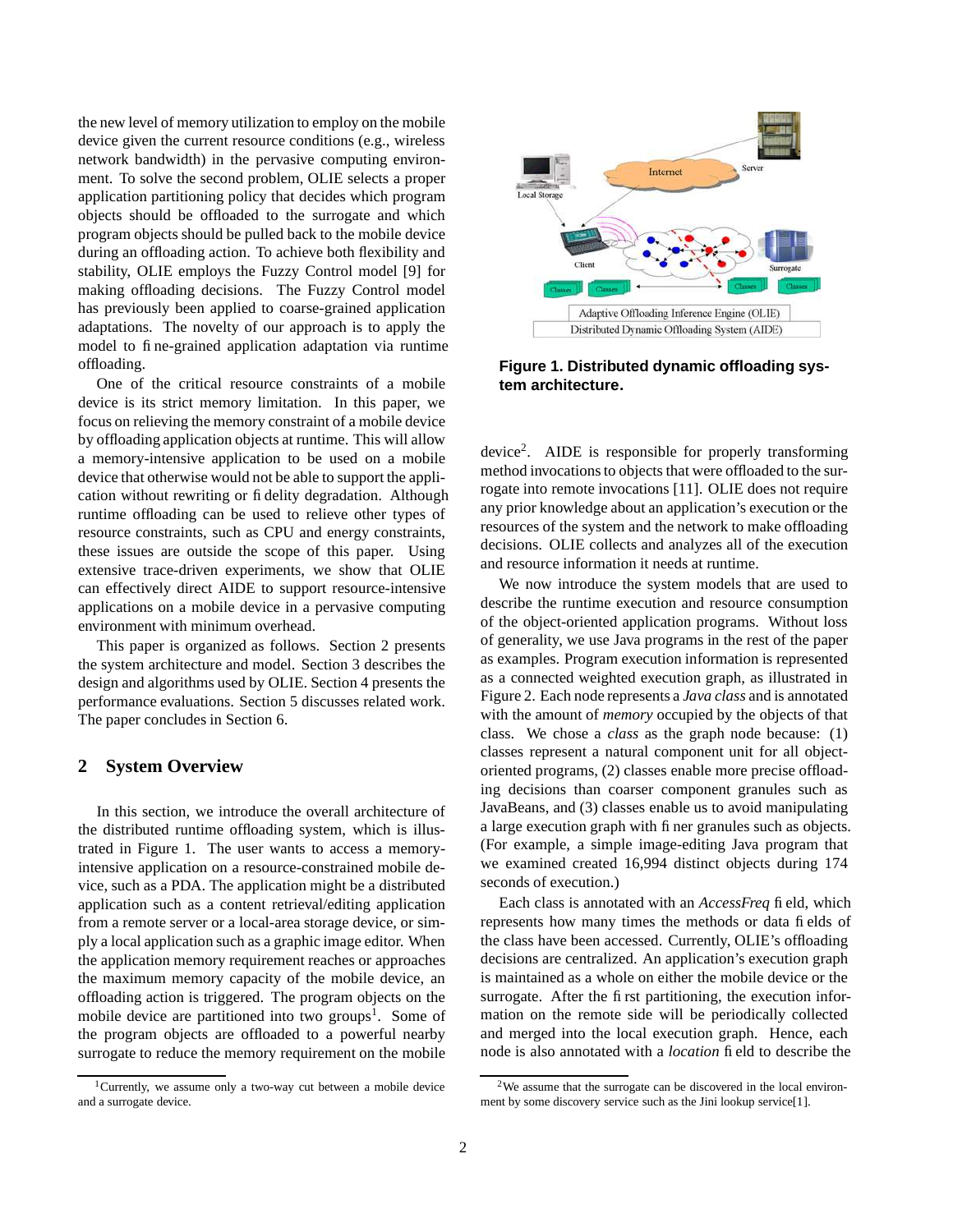

**Figure 2. Illustration of our application program execution graph model.**

class's current location. Some classes must always execute on the mobile device, such as classes that invoke devicespecific native methods. Thus, each node is also annotated with an *isNative* field to indicate whether the class can be migrated from the mobile device to the surrogate. Each edge represents the interactions between two classes. It is annotated with two fields, *InteractionFreq* and *BandwidthRequirement*. The *InteractionFreq* field represents the number of interactions between two adjacent classes. The *BandwidthRequirement* field represents the total amount of information transferred between two adjacent classes.

To make adaptive offloading decisions, OLIE monitors the mobile device, the surrogate device, and the network. The available memory on the mobile device is monitored by tracking the amount of free space in the Java heap, which is obtained from the Java Virtual Machine's (JVM) garbage collector. For simplicity, the wireless network conditions, including bandwidth and delay, are estimated by periodically invoking the ping system utility. Whenever some significant changes happen (e.g., a big object is created or deleted, or a large wireless bandwidth fluctuation occurs), OLIE examines the current information about the memory utilization and available wireless network bandwidth to decide whether offloading should be triggered. If an offloading action is triggered, OLIE determines the new target memory utilization on the mobile device based on the current system/network conditions. Next, OLIE refers to the partitioning selection policy to decide which classes should be offloaded to the surrogate and which classes should be pulled back to the mobile device.

## **3 Design and Algorithms**

In this section, we present the design details of OLIE. Although runtime offloading allows a memory-intensive application to be used on a mobile device, it also brings some overhead, such as: (1) migration costs, and (2) remote data access and function invocation delays caused by wireless communication. Hence, the major goal of OLIE is to make intelligent offloading decisions to relieve the

memory constraint with minimum overhead. There are two major decision-making problems addressed by OLIE: (1) timely triggering of adaptive offloading, and (2) intelligent selection of an application partitioning policy.

#### **3.1 Triggering of Adaptive Offloading**

OLIE makes the offloading triggering decision based on the Fuzzy Control model [9]. The Fuzzy Control model includes: (1) a generic fuzzy inference engine based on fuzzy logic theory, and (2) decision-making rule specifications provided by system or application developers. For example, rules for making adaptive offloading triggering decisions can be specified as follows.

> **if** (*AvailMem* is *low*) and (*AvailBW* is *high*) **then**  $NewMemSize := low$ ; **if** (*AvailMem* is *low*) and (*AvailBW* is *moderate*) **then** *NewMemSize* := *average*;

The *AvailMem* and *AvailBW* variables are input linguistic variables that represent the current memory utilization and available wireless network bandwidth, respectively. The *NewMemSize* variable is the output linguistic variable representing the new memory utilization on the mobile device. *Low*, *moderate*, and *high* are linguistic values. The mappings between the numerical value (e.g., 500 KB) of a linguistic variable (e.g., available memory) and its linguistic values (e.g., low) are defined by the membership functions.

Figure 3 (a) illustrates a sample membership function for the linguistic variable *AvailMem*. In this example, if the numerical value of the *AvailMem* variable is within [0,800], the stochastic confidence that linguistic variable *AvailMem* belongs to the set of linguistic value *low* is 100%. If the numerical value of the *AvailMem* variable is within [800,900], the stochastic confidence that linguistic variable *AvailMem* belongs to the linguistic value *low* is the linear decreasing function from 100% to 0%. The intersection between different linguistic values (e.g., the values within [850,900], which are between *low* and *moderate*) represents uncertainty in stochastic confidence and the result can belong to either linguistic value "low" or "moderate," but with different confidence probabilities.

Membership functions are part of the rule specifications provided by the application developer. If the current system and network conditions match any specified rule, an offloading action is triggered. In comparison to simple threshold-based offloading triggering, the Fuzzy Control model allows OLIE to implement more expressive and configurable triggering conditions.

#### **3.2 Intelligent Partitioning Selection**

Once an offloading action is triggered, OLIE refers to its partitioning selection policies to decide which classes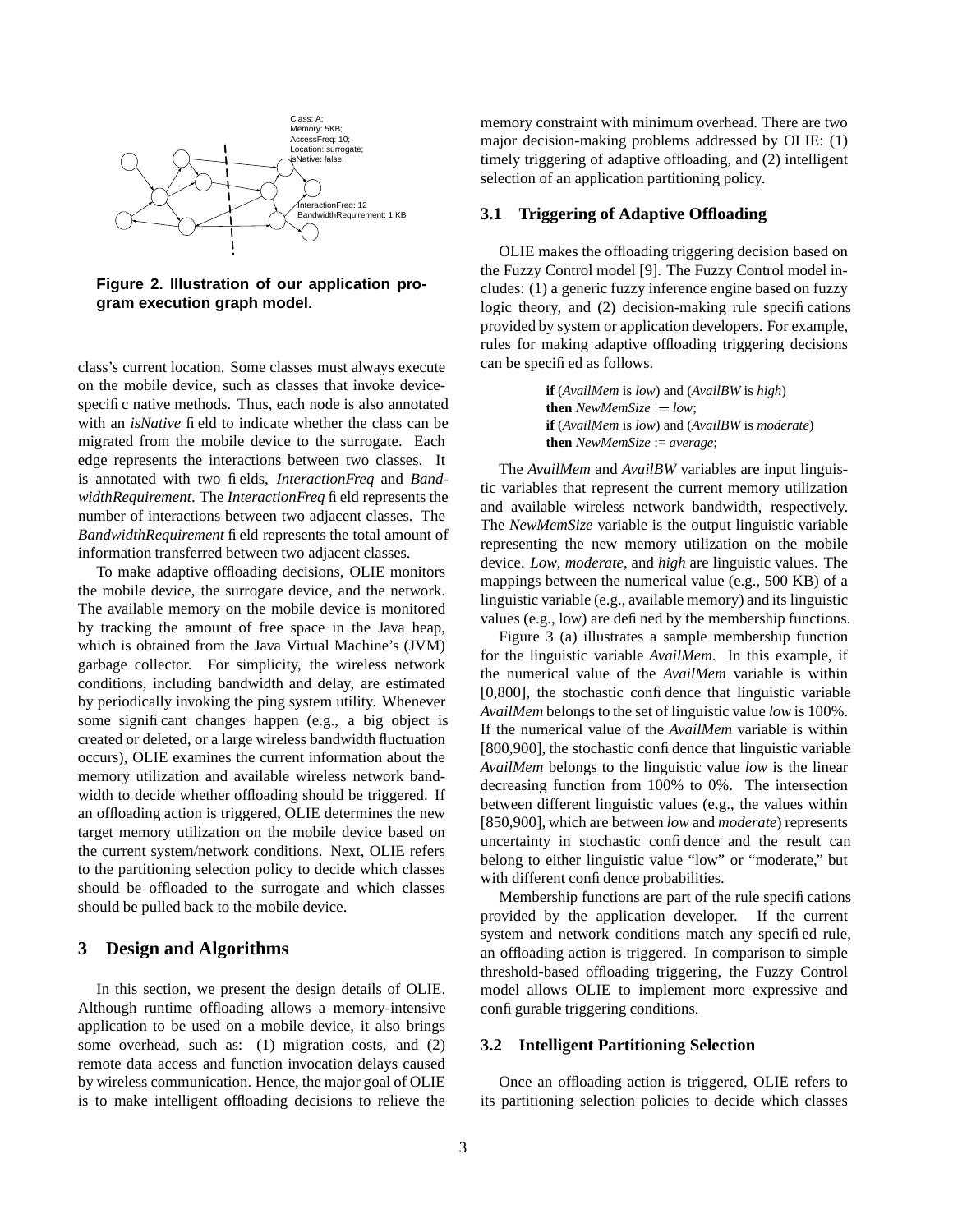

**Figure 3. Illustration of a membership function for the linguistic variable** *AvailMem***.**

should be migrated to the surrogate and which classes should be pulled back to the mobile device given the new target memory utilization established by the triggering decision. OLIE solves this problem by comprehensively considering various inter-class dependencies and interactions, i.e., the *interactionFreq* and *BandwidthRequirement* fields annotating each edge in the execution graph illustrated in Figure 2.

OLIE first executes a coalescing process based on a MINCUT heuristic algorithm [14] to find all possible 2-way cuts of the execution graph. First, all the nodes that cannot be migrated to the surrogate (i.e., nodes with their *isNative* field set to true) are merged together into one node and placed in the first partition set, which belongs to the mobile device. The rest of the nodes form the second partition set, which belongs to the surrogate. Second, starting from the merged node, one of the neighbors of the first partition set is selected according to some inter-class dependency and interaction metrics, and merged into the first partition set. During the above coalescing process, each merging step generates a possible 2-way partitioning. This process is repeated until the first partition set contains all the nodes. OLIE then selects the 2-way partitioning that minimizes the predefined metrics.

We have designed several policies to select among different 2-way partitionings. For example, we can use the bandwidth requirement  $(b_{i,j}$  from  $N_i$  to  $N_j$ ) as the metric. In this case, we always merge into the first partition set the neighbor node with the largest bandwidth requirement in the second partition. This OLIE algorithm variation, called **OLIE MB**, aims to minimize the wireless network bandwidth requirement caused by runtime offloading. We can also use the *interactionFeq* field in the execution graph  $(f_{i,j})$  as the selection metric. This algorithm, called **OLIE ML**, tries to minimize the interaction delay caused by remote data accesses and function invocations.

Finally, we consider a combined selection metric  $C_k =$ **,**  $\langle b_{i,k}, f_{i,k}, M_k>$  **(where**  $M_k$  **is the current memory size** of class k recorded in the execution graph). This algorithm, called **OLIE Combined**, *comprehensively considers the*

 $M_i$ : memory size for Java class i;  $EG = \{ N_0, N_1, \dots N_n \}$ : execution graph;  $CMT$ : the maximum memory size for a class node; NewMemoryUtilization  $\leftarrow -1$ ;

**while** offloading service is on while (no significant changes happen) perform executions and update *EG* accordingly; while  $(\exists M_i > CMT)$ create a new node to represent class  $i$ ; //make the adaptive offloading triggering decision //set numerical values for all input linguistic variables SetLingVar(); // map the numerical values to the linguistic values fuzzify(); FuzzyInferencEngine(); // map the linguistic values to the numerical values defuzzify(); **if** (NewMemoryUtilization  $= -1$ ) **then** offloading is not triggered; **else** //make the partitioning decision merge all non-offloadable classes into a node N; **while** (size(EG)  $> 1$ ) merge (N, one of its neighbors  $NB<sub>j</sub>$ ); **if** ( current cut is better) bestPos =  $NB_j$ ;  $Partition_{mobile device} = \set{N_0, ..., N_{bestPos}};$  $Partition_{surrogate} = \{ \; N_{bestPos+1}, ..., N_n \};$ 

## **Figure 4. Decision-making algorithm used by OLIE.**

*bandwidth requirement, interaction frequency, and memory size* of the candidate neighbor during the coalescing process. We define the comparison of any two combined metrics  $C_k$  and  $C_l$  as follows.  $C_k \geq C_l$  if and only if <sup>3</sup>:

$$
w_1 \cdot \frac{b_{i,k} - b_{i,l}}{b^{max}} + w_2 \cdot \frac{f_{i,k} - f_{i,l}}{f^{max}} + w_3 \cdot \frac{M_l - M_k}{M^{max}} \geq 0 \quad (1)
$$

where  $w_i$  (1  $\leq$  i  $\leq$  3) are nonnegative values such that  $\sum_{i=1}^{\infty} w_i = 1$ . Equatic  $w_i = 1$ . Equation 1 states that we want to keep the classes that are most active (i.e., that have the largest interaction frequencies and bandwidth requirements) and occupy the smallest amount of memory on the mobile device, and offload the classes that are most inactive and occupy the largest amount of memory to the surrogate. To allow customization, we use  $w_i (1 \leq i \leq 3)$  to represent

 $3b^{max}$ ,  $f^{max}$ , and  $M^{max}$  represent the maximum values of the interclass bandwidth requirement, inter-class interaction frequency, and class memory size, respectively.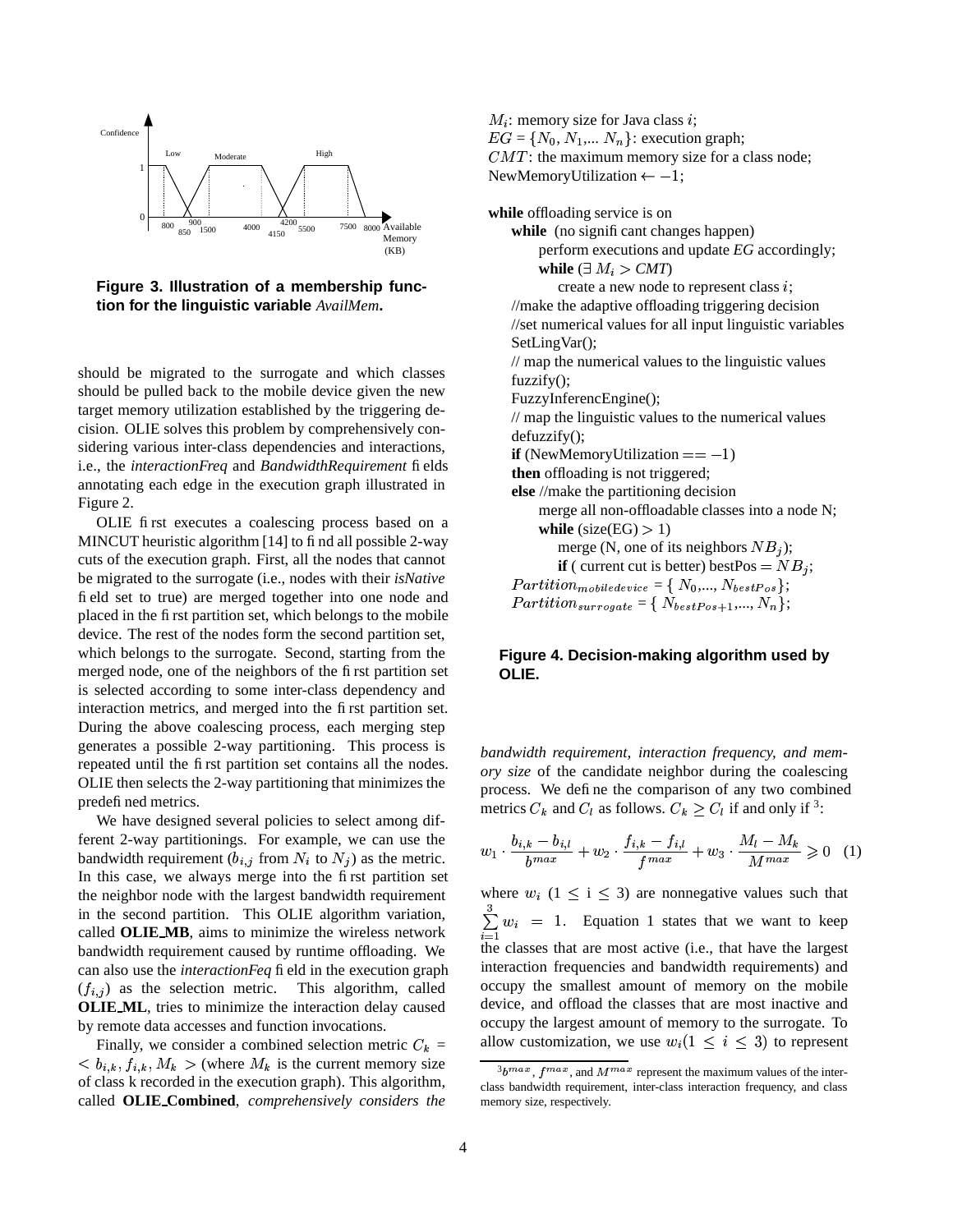the importance of the  $ith$  metric in making the offloading decision. These weights can be adaptively configured according to application requirements and user preference.

#### **3.3 Class Granularity Problem**

As mentioned before, classes were selected as the execution graph nodes. In practice, we found that the memory sizes of some classes are too large to be treated as single nodes. For example, the string class in the JavaNote application occupied 5.9MB during execution. If we offload these "big classes," they will cause large migration and remote invocation overhead. If we do not offload them, we cannot meet the memory constraint. Hence, if the memory size of a class exceeds a certain threshold, we create a new node in the execution graph to represent the class. All the objects belonging to the "big class" are distributed into two sets, each of which represents a node in the execution graph. Thus, the "big class" is split to enable more precise control of memory offloading. The complete decisionmaking algorithm used by OLIE is illustrated in Figure 4.

### **4 Performance Evaluation**

In this section, we evaluate the performance of the dynamic offloading system under the direction of OLIE using extensive trace-driven simulations.

**Evaluation methodology**. The application execution traces are collected on a Linux desktop machine. The trace file records method invocations, data field accesses, and object creations and deletions by querying the instrumented JVM. Without loss of generality, we use ChaiVM, HP's personal JVM for embedded and real-time systems, for our experiments. The wireless network traces are collected using the Ping system utility on an IBM Thinkpad with an IEEE 802.11 WaveLAN network card.

The roaming scenario we selected for evaluation was conducted in the Digital Computing Laboratory building at the University of Illinois in Urbana-Champaign. The network trace was obtained by having a person start in a research lab on the second floor, enter an elevator and ride it to the basement, and then exit the elevator and walk to a stairway. The measured network bandwidth stays around 4.8Mbps until the person enters the elevator where it drops to about 2.4Mbps. It then rises to about 3.6Mbps when the person walks through the basement. Because the size of the parameters used for function interactions and data  $accesses$  is quite small  $(< 64$  bytes in all execution traces), we only measure the average round-trip time (RTT) for small packets, which is about 2.4 ms on average.

The simulator is driven by the execution and network traces described above. The simulator emulates a remote function invocation overhead by stretching the total execution time by  $RTT/2$  because the application execution is delayed until the function on the remote site receives the invocation message. However, the simulator emulates a remote data access by stretching the total execution time by  $RTT$  because the application execution has to wait until the remote side receives the data request and then sends the data back to the local side. The migration overhead is simulated by increasing execution time using the equation,  $\frac{\sum Memory}{classes}$  is more and  $\frac{\sum Memory}{classes}$ .

For comparison, we also implemented two other common approaches to making offloading decisions, *random* and least recently used (*LRU*). Unlike OLIE, which adaptively triggers offloading by comprehensively considering both memory and wireless network conditions, *random* and *LRU* adopt a simple fixed policy that triggers offloading when the available memory is lower than 5% of total memory and the new memory utilization constraint is less than 80% of total memory. In all of our experiments, OLIE uses the offloading triggering rules shown in Section 3.1. The weights  $w_i (1 \leq i \leq 3)$  in Equation 1 are all set as  $\frac{1}{3}$ . Moreover, the *random* and *LRU* algorithms do not consider the "big class" problem, while OLIE splits the big class node into smaller ones with memory size smaller than 500KB. For the application partitioning problem, the *random* algorithm randomly selects some classes to keep on the mobile device and migrates the rest of the classes to the surrogate. The *LRU* algorithm offloads those classes that are least recently used according to the *AccessFreq* field of each class.

**Results and analysis.** Table 1 lists the descriptions of three applications used in our experiments. DIA is a simple Java image editor. For the execution trace, we opened a 180KB picture image and dragged it around. Biomer is a graphical molecular editor that can be used to visualize and edit the chemical structure of various molecules. For the execution trace, we drew three complex molecules. The application is both very memory intensive and CPU intensive. JavaNote is a Java text editing program. Its execution trace is extremely memory intensive because we use JavaNote to read a very large text file (600KB). This causes JavaNote to keep creating and deleting objects of the string class. We set the maximum memory capacity of the mobile device (i.e., the Java heap size) to 8MB for DIA and Biomer, and to 7MB for JavaNote, according to their peak memory requirements. <sup>4</sup>

The first performance metric we use is the *total offloading overhead*, which consists of migration overhead, remote data access overhead, and remote function call overhead.

<sup>4</sup>Although the memory capacity of mobile devices will continue to increase, the memory limitation will still exist when the user runs multiple applications or multiple instances of the same application (e.g., multiple editors).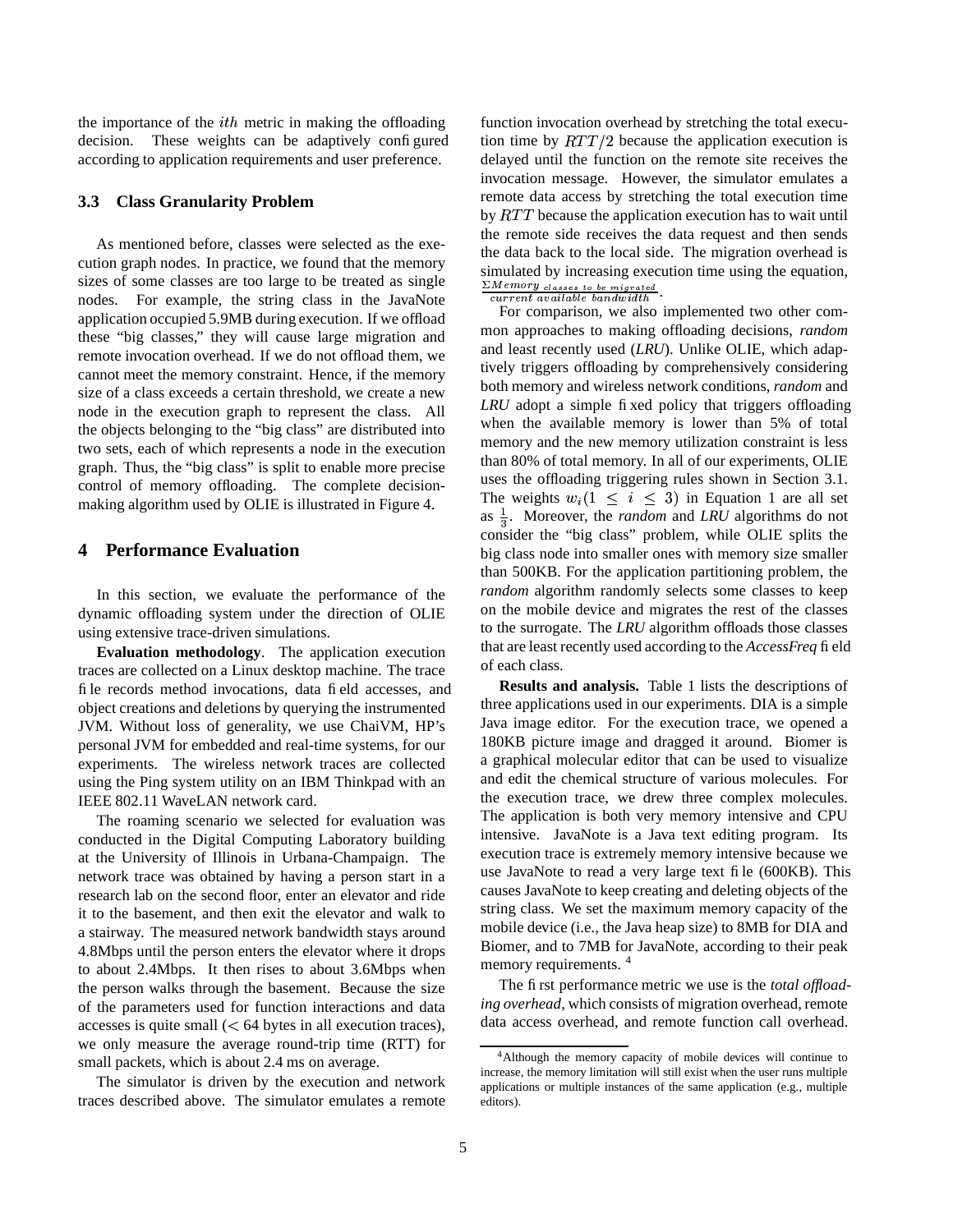| Program    | Description                                                        | Lifetime | Peak Mem  | oversizing | #classes | #objects |
|------------|--------------------------------------------------------------------|----------|-----------|------------|----------|----------|
| <b>DIA</b> | simple image editor<br>memory intensive                            | 174 s    | 8,949 KB  | 11% (8MB)  | 100      | 16,994   |
| Biomer     | graphical molecular<br>editor, both memory<br>and cpu intensive    | 261 s    | 10,668 KB | 34% (8MB)  | 105      | 32,118   |
| JavaNote   | text editor, open a<br>600 KB fi le, extremely<br>memory intensive | 268 s    | 7,972 KB  | 14% (7MB)  | 85       | 13,122   |

**Table 1.** *Descriptions of the application suite used in our experiments*



**Figure 5. Total offloading overhead by the five different offloading algorithms. Random and LRU cause more than 4000 seconds of overhead for JavaNote.**

These overheads extend the total execution time of the three applications. Figure 5 illustrates the *total offloading overheads* of the three applications by *random*, *LRU*, and the three variations of the OLIE algorithm, respectively.

The results show that the OLIE algorithms consistently select classes more accurately, thereby achieving much less overhead than the *random* and *LRU* policies. This occurs because, unlike OLIE, both *random* and *LRU* do not consider inter-class dependencies and cannot adaptively trigger the offloading action according to fluctuations in the wireless network. Moreover, *random* and *LRU* do not solve the "big class" problem, which causes large migration overhead during offloading. Compared to the other two OLIE variations, OLIE Combined further reduces the offloading overhead, especially for the very memory-intensive applications, Biomer and JavaNote. The performance improvements by OLIE Combined can be as high as 66% for DIA, 73% for Biomer, and 94% for JavaNote when compared with *random* and *LRU*. This demonstrates that the combined selection metric (Equation 1) very effectively selects the proper application partitioning.

For a detailed analysis, Figure 6 shows the three different





offloading overheads (migration, remote data access, and remote function call) for the Biomer application for the five different offloading algorithms. The first four algorithms achieve better or worse performance for the three different overheads because they only consider partial inter-classes depedencies/interactions. However, OLIE Combined uniformly achieves the lowest overheads for both migration and remote interaction delay overhead, especially for the latter. (Remote interactions consist of remote data accesses and remote function calls). The reason is that the OLIE Combined algorithm comprehensively considers all inter-class interactions (i.e., access frequency and bandwidth requirements), which guides the offloading system to properly split the application into two least-connected partitions.

The second considered performance metric is the *average interaction delay*, which is measured by <sup>K</sup>  $\frac{\left( \sum RemoteDataAccess+RTT + \sum RemoteFunctionCall+RTT/2 \right)}{\sum (Data Access+FunctionCall)}$  $\frac{1}{\sin A \cdot \cos A}$  Function Call

This metric represents the average interaction time stretch caused by remote data accesses and remote function calls. For each remote data access, the interaction delay is the time required to send the request to the remote site and to receive the requested data from the remote site, which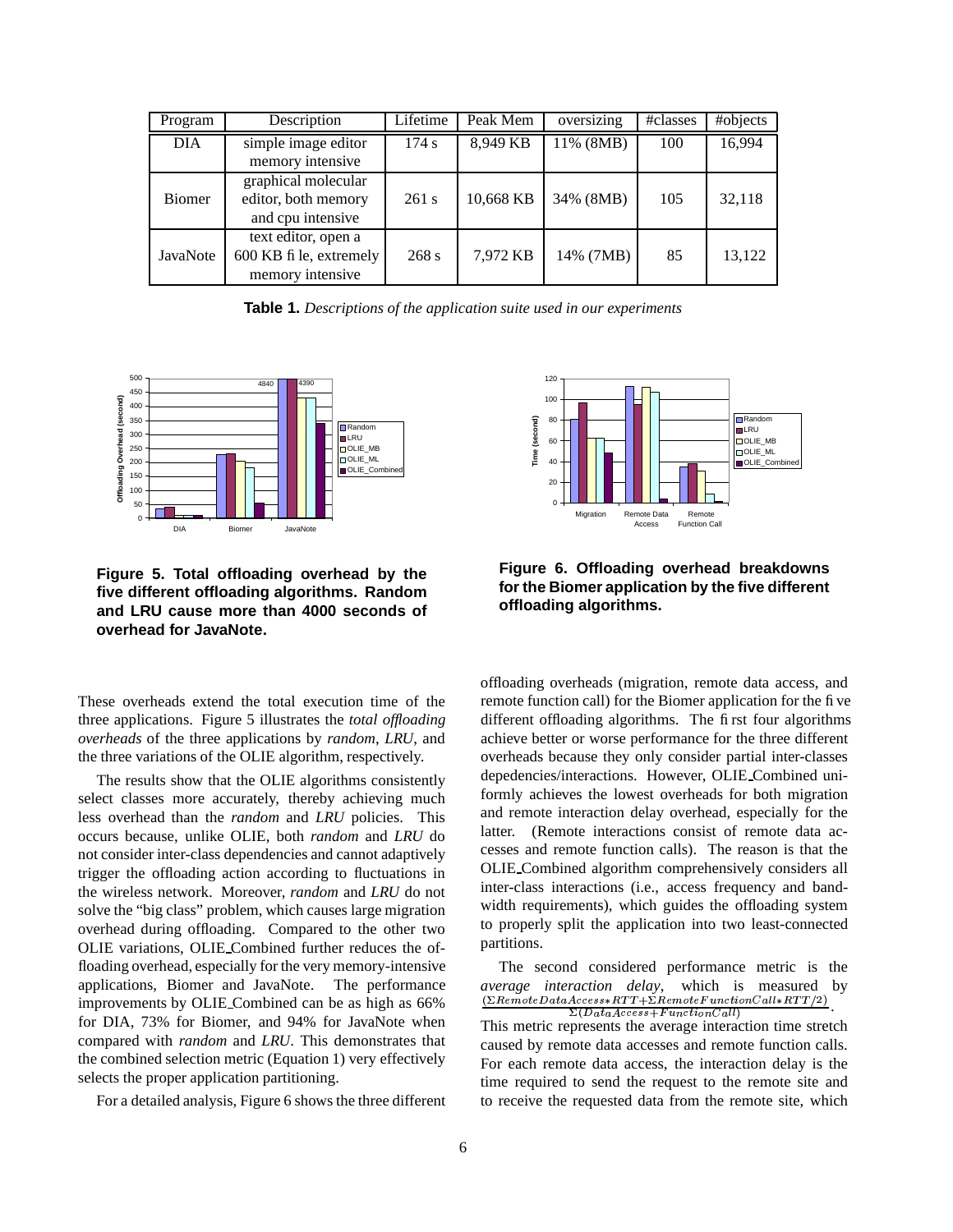

**Figure 7. Average interaction delay of the three applications by the five different offloading algorithms. The random algorithm causes more than 400 microseconds of interaction delay for the JavaNote application.**



**Figure 8. Total network bandwidth requirements of the three traces by the five policies. The random and LRU algorithms cause more than 1,500MB of total network traffic for the JavaNote application.**

is close to the RTT of the wireless connection. For each remote function call, the interaction delay is the time required to send the function request and its parameters to the remote site, which is close to half of the RTT for the wireless connection.

The *average interaction delay* metric is very important for interactive applications because they are sensitive to the response time of each interaction. We do not want dynamic offloading to significantly compromise the responsiveness of the application. Figure 7 illustrates the average interaction delays for the five different offloading algorithms. The results again show that OLIE Combined achieves the best performance. The delay reduction can be as high as 95% for Biomer and 100% for DIA and JavaNote. The reason for the delay reduction is that OLIE Combined reduces remote data accesses and remote function calls to the minimum, even zero during certain time periods, by

explicitly considering interactions between classes during offloading.

The third performance metric is the *total bandwidth requirement*, which is measured as the sum of the total size of the migrated objects and the total size of the parameters that are passed during remote interactions. Figure 8 shows the bandwidth requirements for the five different offloading algorithms. We observe that OLIE always requires much less bandwidth than the other two approaches, and that OLIE Combined always requires less bandwidth than the other two OLIE variations.

## **5 Related Work**

Recently, both application-based and system-based adaptations have been proposed to overcome resource constraints and environmental changes (e.g., wireless network fluctuations). The Odyssey project [12, 13] introduced an application-aware adaptation service within the end host to accommodate resource changes, such as wireless network bandwidth fluctuations. Fox et. al. proposed an applicationbased adaptation mechanism to meet client and network variations, called distillation. However, both solutions require modifying applications. The Puppeteer project [8] supports adaptation without modifying applications. However, they assume that the application is already written in a component-based fashion and has exported component interfaces to the system. In the Gaia project [5], we proposed a dynamic service composition and distribution framework for delivering component-based applications in a pervasive computing environment. To support application-specific adaptation, application developers can use meta-level programming tools for deploying their applications in pervasive computing environments [6, 16, 3].

One of the key differences between our dynamic offloading system and the above work is that pervasive application delivery can be realized without modifying the application or assuming that the application is developed in a component-based fashion and exportsinterfaces to control the components. Instead, a monolithic application that was not designed for distributed execution is dynamically partitioned at runtime based on its execution history and system/network resource information.

Other closely related work includes application partitioning under different contexts. The Coign [7] project proposed a system to statically partition binary applications built from COM components. Unlike Coign, our approach performs dynamic runtime partitioning without any offline profiling. Furthermore, we do not assume a componentbased application and enable mobile delivery for any application, even a complex monolithic application. More recently, Teodorescu et. al. [15] presented a system to support mobile Java program deployment by partitioning